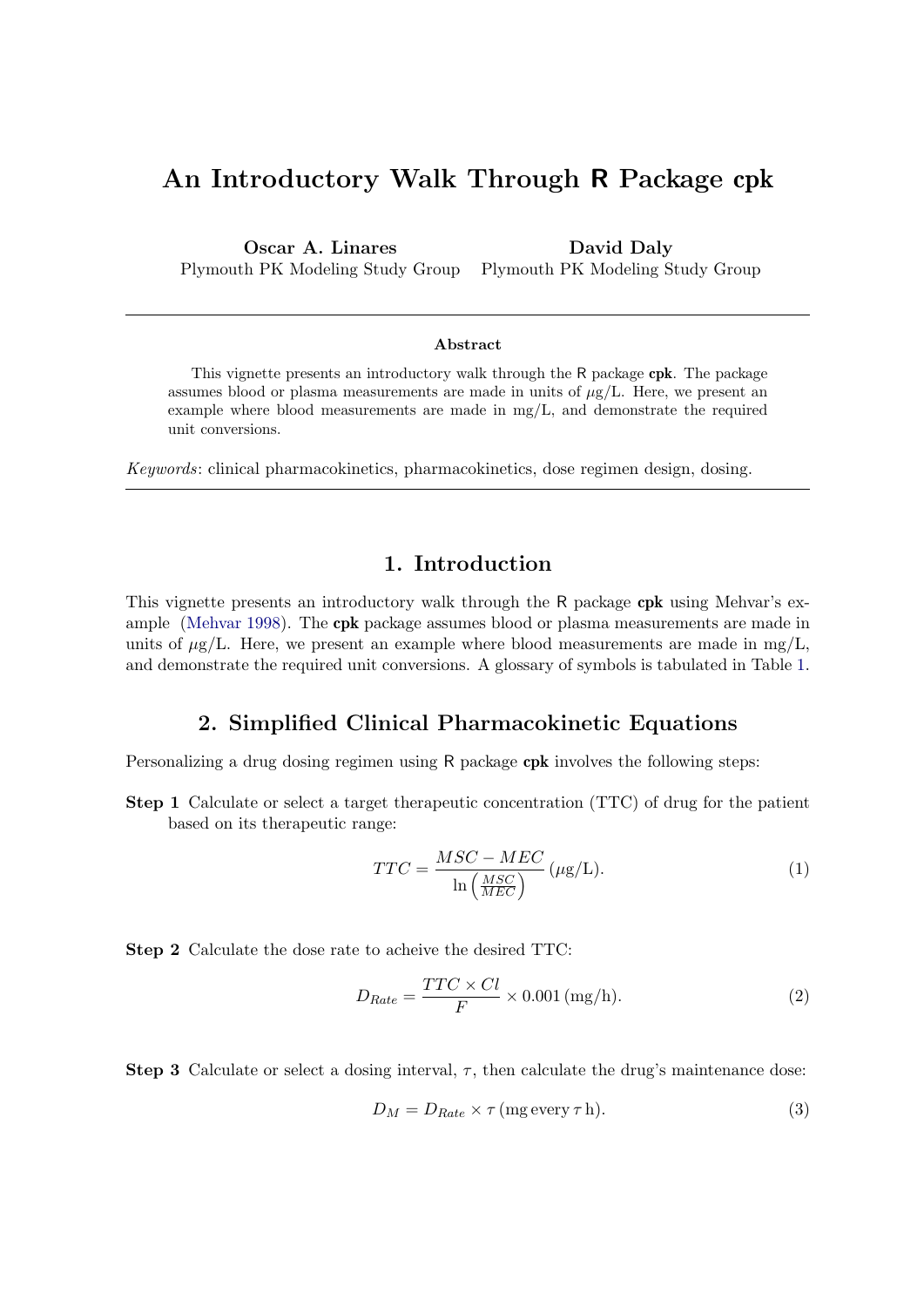| Parameter                                    | Units                     | Definition                                       |
|----------------------------------------------|---------------------------|--------------------------------------------------|
| $V_d$                                        | L/kg                      | Apparent volume of distribution                  |
| Cl                                           | L/kg/h                    | Clearance rate                                   |
| $k_e$                                        | $h^{-1}$                  | First-order<br>elimination<br>rate<br>constant   |
| $t_{1/2}$                                    | $\boldsymbol{\mathrm{h}}$ | Elimination half-life                            |
| MEC                                          | $\mu$ g/L                 | Minimum effective concentration                  |
| <b>MSC</b>                                   | $\mu$ g/L                 | Maximum safe concentration                       |
| $D_{po}$                                     | $\mu$ g                   | Oral drug dose                                   |
| $D_{iv}$                                     | $\mu$ g                   | $D_{po}$ when $F=1$                              |
| $\boldsymbol{F}$                             | %                         | Bioavailability                                  |
| t                                            | $\boldsymbol{\mathrm{h}}$ | Time                                             |
| $D_B$                                        | $\mu$ g                   | Amount of drug in the body                       |
| $\tau$                                       | $\boldsymbol{\mathrm{h}}$ | Dosing interval                                  |
| $TTC$                                        | $\mu$ g/L                 | Target therapeutic concentration                 |
| $D_{Rate}$                                   | mg/h                      | Dose rate                                        |
| $D_M$                                        | $mg$ every $\tau$         | Maintenance dose                                 |
| AR                                           |                           | Accumulation ratio                               |
| $C_{ss}$                                     | $\mu$ g/L                 | Steady-state concentration                       |
| $C_{\rm max}^{\rm ss}$                       | $\mu$ g/L                 | Maximum steady-state concentra-<br>tion (peak)   |
| $\frac{\gamma_{\rm{SS}}}{\gamma_{\rm{min}}}$ | $\mu$ g/L                 | Minimum steady-state concentra-<br>tion (trough) |
| C(t)                                         | $\mu$ g/L                 | Concentration at time $t$                        |
| $\tau_{\textrm{max}}$                        | $\mathbf{h}$              | Maximum dosing time interval                     |
| $D_L^{D_M}$                                  | mg                        | Loading dose based on maintenance<br>dose        |
| $D_L^{C_{\rm max}}$                          | mg                        | Loading dose based on $C_{\text{max}}$           |

<span id="page-1-0"></span>Table 1: Glossary of Symbols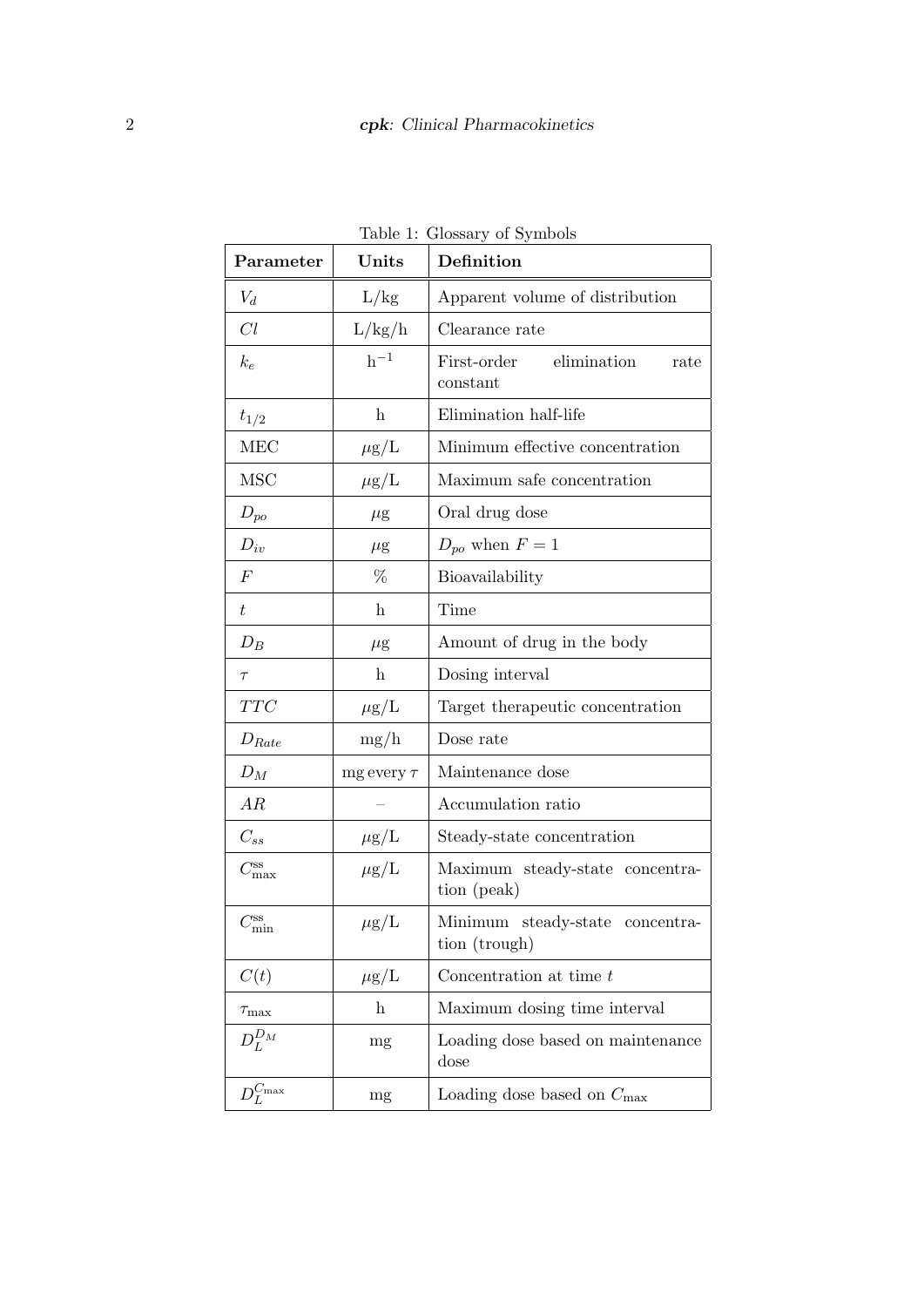When medicines are administered as a multiple-dose regimen, each successive doses are administered before the preceding doses are completely eliminated, so that medicine accumulates according to its accumulation ratio  $(AR)$ :

$$
AR = \frac{1}{(1 - e^{-k_e \cdot \tau})} \approx \frac{\tau}{t_{1/2}},\tag{4}
$$

where  $t_{1/2}$  is the medicines elimination half-life [\(Greenblatt](#page-8-1) [1985\)](#page-8-1). Under this constraint, the steady-state blood or plasma concentration of medicine can be calculated using the following equation:

$$
C_{ss} = \frac{D_{Rate} \times F}{Cl} \times AR.
$$
\n<sup>(5)</sup>

The blood or plasma concentration of medicine will also fluctuate between a maximum (peak) and minimum (trough) concentration:

$$
C_{\text{max}} = \frac{F \times D_{po}}{V_d} \times AR \tag{6}
$$

and

$$
C_{\min} = C_{\max} \times e^{-k_e \cdot \tau}.\tag{7}
$$

The concentration of medicine in the blood or plasma over time, i.e., the medicines concentrationtime or clearance curve is given by:

$$
C(t) = C_0 \times e^{-k_e \cdot t} \tag{8}
$$

The maximum dosing time interval for a multiple dosing interval to maintain blood or plasma medicine concentrations between MSC and MEC,  $t_{\text{max}}$ , is [\(Tothfalusi and Endrenyi](#page-8-2) [2003\)](#page-8-2):

$$
\tau_{\max} = \frac{\ln\left(\frac{C_{\max} \text{ or } MSC}{C_{\min} \text{ or } MEC}\right)}{k_e}.
$$
\n(9)

In some cases, administration of a loading dose is necessary, particularly, if the drug has a long elimination half-life and achieving therapeutic concentrations needs to be done quickly. In such circumstances, a loading dose  $D<sub>L</sub>$  can be calculated using either of the following two equations:

$$
D_L^{D_M} = D_M \times AR
$$

 $\overline{D}$ 

$$
D_L^{C_{\text{max}}} = C_{\text{max}} \times V_d.
$$

or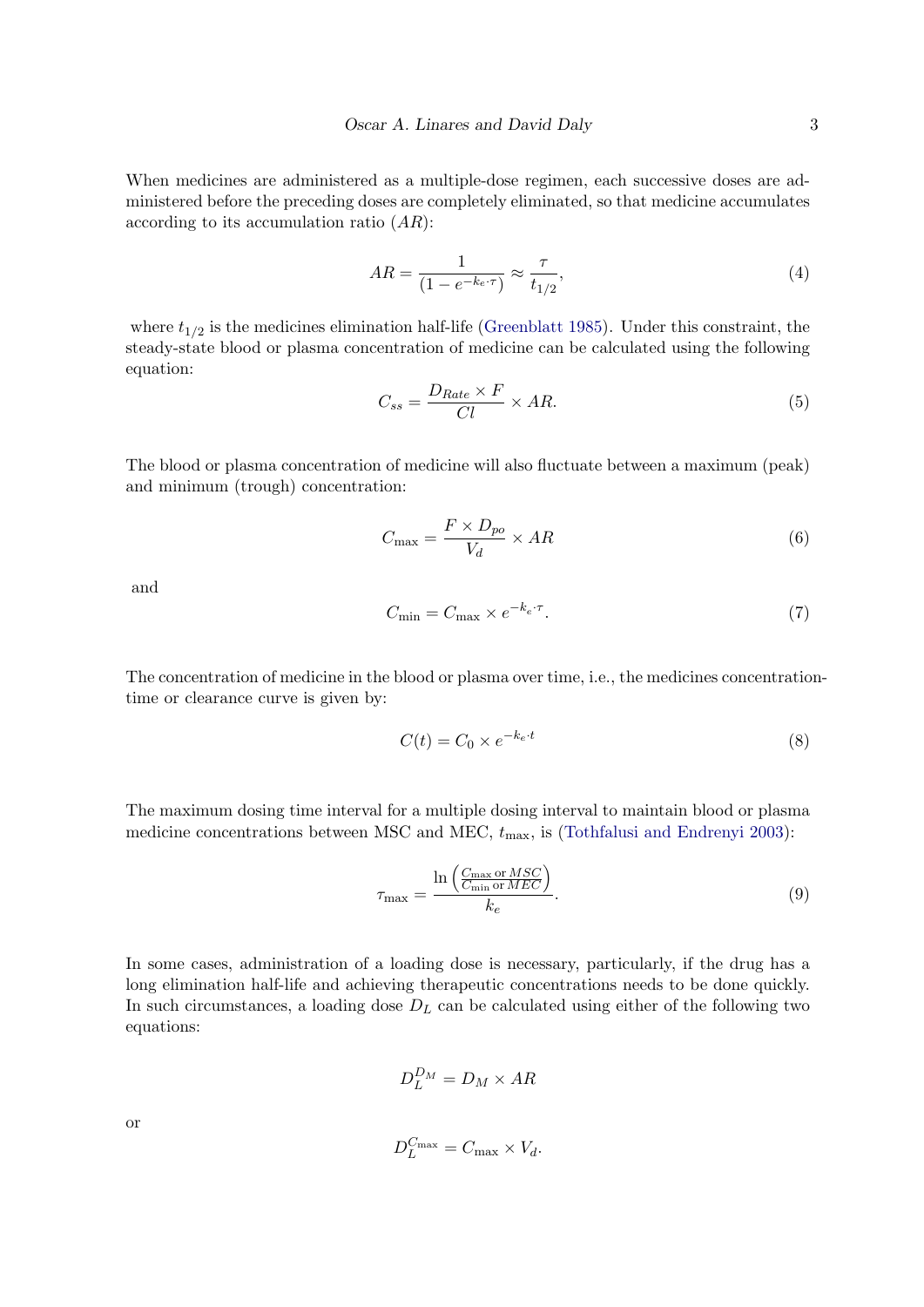### 3. Mehvar's Example

#### 3.1. Background

The charactersitics of the hypothetical drug are as follows: the range  $= 10$ – $20 \text{ mg/L}$ ;  $V_d = 35$  L;  $Cl = 3.2$  L/h; and bioavailability  $(F) = 1.0$  (100%). Assuming a linear onecompartment model with first-order elimination, the three major drug disposition parameters are the:  $Cl, k_e$ , and  $V_d$ :

$$
Cl = k_e \times V_d.
$$

If any two of these parameters are known, the third can be easily calculated algebraically.

In this equation, Cl and  $V_d$  are physiologically independent parameters, while the  $t_{1/2}$  and  $k_e$  (Table [1\)](#page-1-0) are hybrid parameters dependent on both Cl and  $V_d$  [\(Tozer and Rowland](#page-8-3) [2006\)](#page-8-3).  $V<sub>d</sub>$ , a measure of the extent of drug distribution, is independent of  $Cl$ , but depends on tissue perfusion and membrane permeability, and the content of binding proteins in blood and tissues. In contrast, the  $t_{1/2}$  and  $k_e$  depend on both Cl and  $V_d$  [\(Mehvar](#page-8-4) [2006\)](#page-8-4). Thus, an increase in Cl (elimination efficiency) leads to a reduction in  $t_{1/2}$  (or an increase in  $k_e$ ). Intuitively, this means that more efficient elimination mechanisms would result in a faster decline of plasma drug concentrations. However, an increase in  $V<sub>d</sub>$  results in prolongation of the  $t_{1/2}$  (or decrease in  $k_e$ ). This is because drug distributes more extensively into the tissues, where it is initially protected from elimination. But, because drug distribution is reversible, as the drug is eliminated from plasma and its concentrations decline, the drug in the tissue returns to plasma, resulting in a more sustained plasma drug concentration (increased  $t_{1/2}$ and decreased  $k_e$ ). These relationships can be expressed algebraically as follows:

$$
t_{1/2} = \frac{0.693 \times V_d}{Cl}
$$

 $k_e = \frac{Cl}{V}$  $\frac{\partial}{\partial V_d}$ .

and

Thus,  $t_{1/2}$  is dependent on both Cl and  $V_d$ . So, if the  $V_d$  changes, the  $t_{1/2}$  (or  $k_e$ ) changes proportionately while Cl remains constant.

#### 3.2. Solution: Intravenous Bolus Dosing

Step 1: Load the R package cpk, initialize variables, and calculate the TTC:

```
library(cpk)
```

```
#####################################
# Patient weight (kg)
#####################################
wtkg = 1; # because parameters are not given as weight-based.
```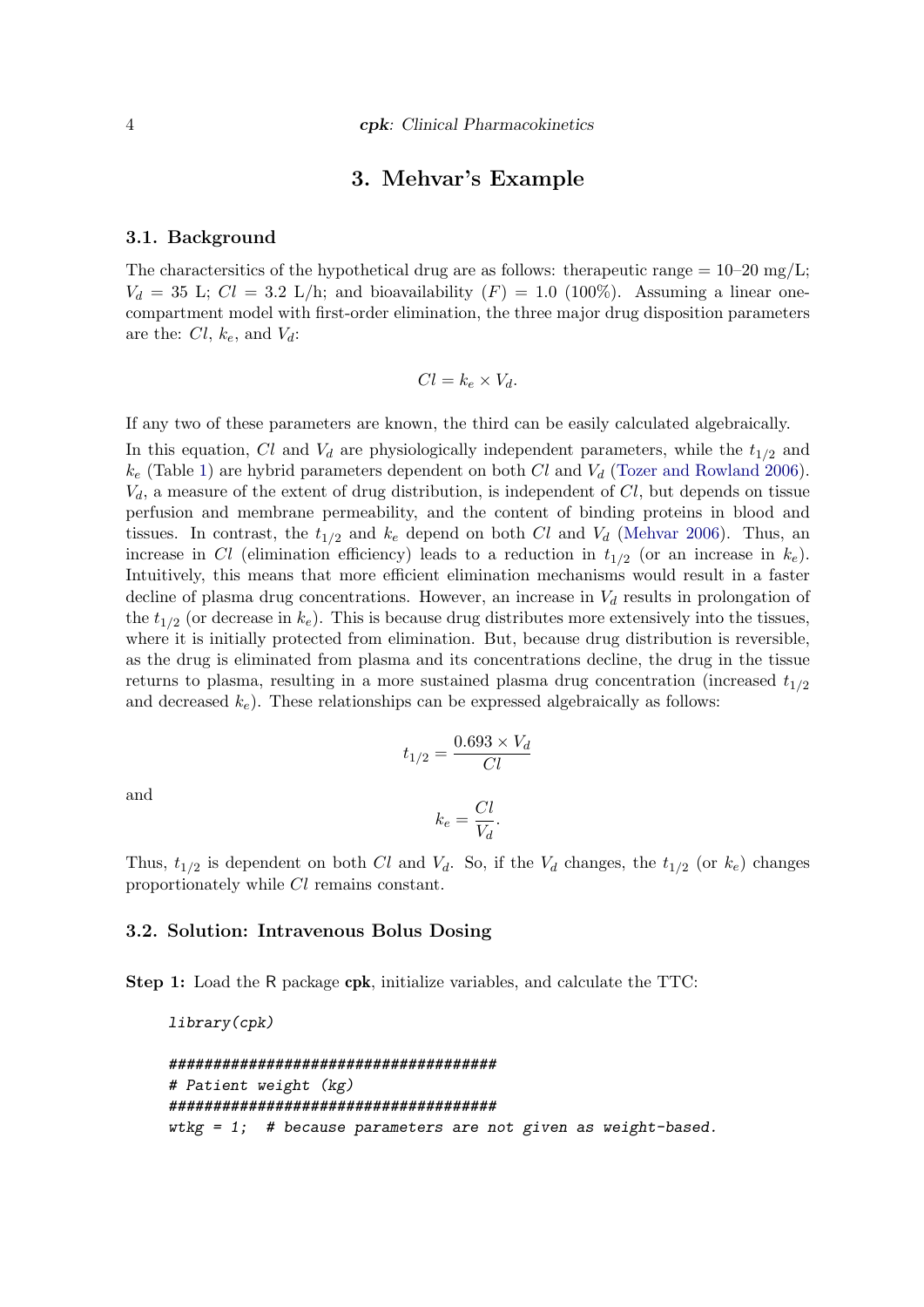```
#####################################
# Hypothetical Drug (Mehvar 1998)
#####################################
vd = 35; # L
c1 = 3.2; # L/h<br>ke = c1/vd; # h^2-1ke = c1/vd;
thalf = (0.693 \sqrt{vd})/c1 # h
f = 1; \qquad \qquad \# bioavailability 100%
# therapeutic range
msc = 20;mec = 10; # mg/L# target therapeutic concentration (avg; C^inf_ave)
ttc \leftarrow ttc.fn(msc,mec) # mg/L
[1] "The value of ttc (ug/L) is 14.43" # mg/L
```
The # comments indicate that both the ttc input and output values are in mg/L.

Step 2: Calculate the dose rate to acheive the desired TTC using the  $dr.fn()$  function and assign result to variable dr :

 $dr \leq dr$ .fn (ttc, cl, wtkg, f) [1] "The value of dr (mg/h) is 0.046"

When blood or plasma measurements are made in mg/L, the value returned by  $dr.fn()$ needs to be multiplied by 1000 to convert to mg/h; despite, the output indicating that the value is in mg/h.

```
dr <- dr.fn (ttc, cl, wtkg, f) * 1000
dr
[1] 46
```
Step 3: Calculate the dosing interval and dose:

```
di.fn(msc, mec, ke)
[1] "The value of di (h) is 7.6"
```
The di (or  $\tau_{\text{max}}$ ) value of 7.6 h means that this is the longest inter-dose interval that can be chosen for this patient. However, because drug administration every 7.6 h is not practical, a  $\tau$  should be selected from one of the following practical values: 4, 6, 8, 12, or 24 hr. Therefore, since the selected  $\tau$  cannot be longer than  $\tau_{\text{max}}$ , in this case, a  $\tau$  of 6 h is the best choice [\(Mehvar](#page-8-0) [1998\)](#page-8-0):

 $di = 6; # h$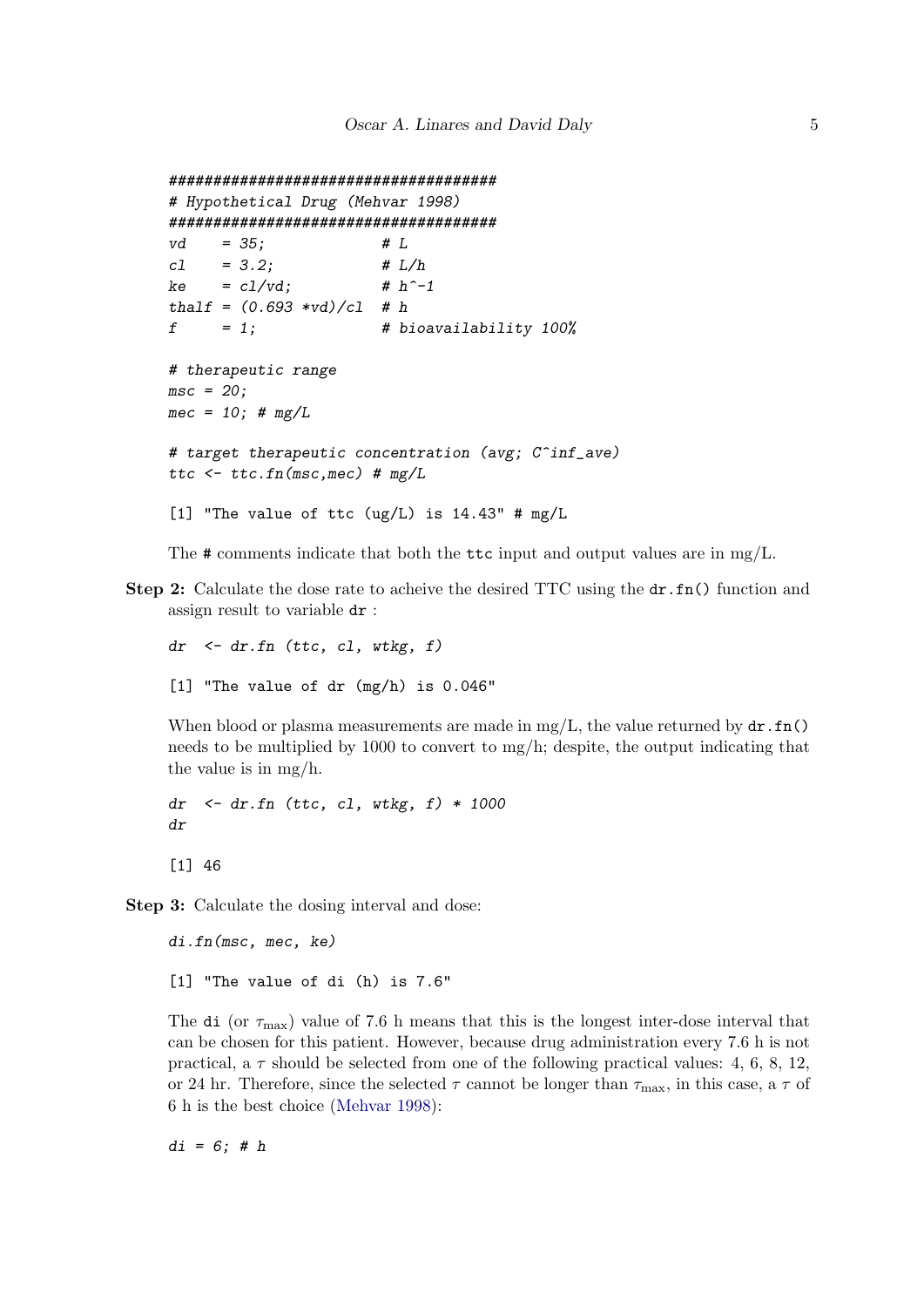```
dpo \leq - dpo.fn (dr, di) # mg
dpo
[1] "The value of dpo (ug) is 276"
```
The # comment indicates that the output value units is mg/L; despite it indicating  $\mu$ g. The dm.fn(), or maintenance dose function, requires and adjustment to convert its return value to mg:

```
dm \leftarrow dm.fn(dr, di)dm
```
[1] "The value of dm (mg every di h) is 276000"

Thus, when measurements are made in mg/L, computing the maintenance dose using dm.fn() is as follows:

```
dm < -dm.fn(dr,di)/1000 # mgdm
```
[1] 276

Steady-State Fluctuations

Steady-state fluctuations about the steady-state,  $C_{ss}$ , peak  $(C_{\text{max}}^{ss})$  and trough  $(C_{\text{min}}^{ss})$ levels are calculaed as follows:

```
# compute accumulation ratio
ar \leftarrow ar.fn (ke, di)
[1] "The value of ar is 2.4"
# calculate peak
cmax \leq cmax.fn (f, dpo, vd, ar, wtkg) # mg/L
```
[1] "The value of cmax (ug/L) is 19.2"

The  $\#$  comment indicates that the output value units is mg/L; despite it indicating  $\mu$ g/L.

```
# calculate trough
cmin <- cmin.fn (cmax, ke, di) # mg/L
```
[1] "The value of cmin (ug/L) is 11.09"

The  $\#$  comment indicates that the output value units is mg/L; despite it indicating  $\mu$ g/L.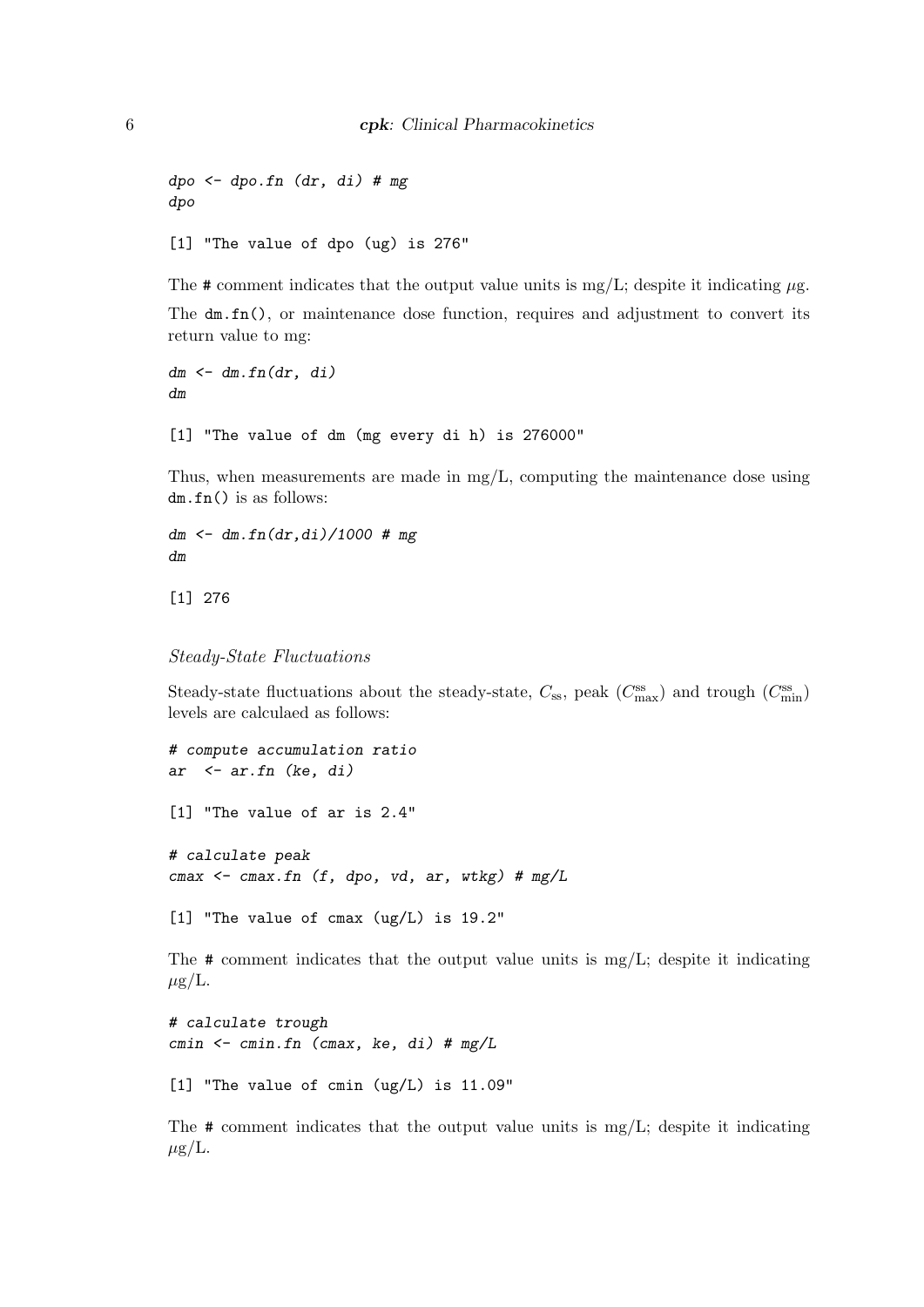#### Loading Dose

When administration of a loading dose is necessary, particularly, when the drug has a long elimination half-life and achieving therapeutic concentrations needs to be done quickly, a loading dose  $D<sub>L</sub>$  can be calculated using either of the following methods:

```
dlar <- dlar.fn(dm, ar)
[1] "The value of dlar (mg) is 672"
dlcmax <- dlcmax.fn(cmax, vd)
[1] "The value of dlcmax (mg) is 672"
```
#### 3.3. Solution: Extravascular Dosing

Dose calculation after extravascular dosing (e.g., oral administration) is more complicated than intravenous bolus dosing because the rate and extent  $(F)$  of a drug's availability—the portion of the administered drug that reaches the circulation—is an important factor, in addition to other kinetic parameters.

One important case for extravascular dosing is when drug absorption is so fast that it can be assumed as instantaneous for practical purposes. This case is similar to intravenous bolus dosing with  $F = 1$ . In practice, the abosrption of most immediate release formulations is assumed to be instantaneous. Therefore, the equations used for IV bolus dosing can also be used for design of extravascular dosage regimens with reasonable accuracy [\(Mehvar](#page-8-0) [1998\)](#page-8-0).

#### 3.4. Solution: Constant Intravenous Infusion

Another important case is that after adminstration of controlled release products (e.g., zero-order absorption). This results in almost constant concentrations at steady state with minimal fluctuation, a situation similar to constant intravenous infusion. In these cases, the constant infusion equations can be used for the prediction of dosage regimens.

Constant intravenous infusion is the simplest case because only the infusion rate, and not  $\tau$ , needs to be calculated.

**Step 1:** Estimate  $R_0$  based on the desired steady state concentration  $(C_{ss})$  and the drug Cl:

$$
R_0 = C_{ss} \times Cl
$$

 $C_{ss}$  is a concentration within the MEC and MSF (therapeutic range). Using the example drug and assuming a desired  $C_{ss}$  of 14.4 mg/L,  $R_0$  is calculated as:

 $\text{css} = \text{ttc}$ ;  $RO \leftarrow RO.fn(css, cl) \# mg/h$  $[1]$  "The value of R0 (ug/hr) is 46.18"

The  $\#$  comment indicates that the output value units is mg/L; despite it indicating  $\mu$ g/L.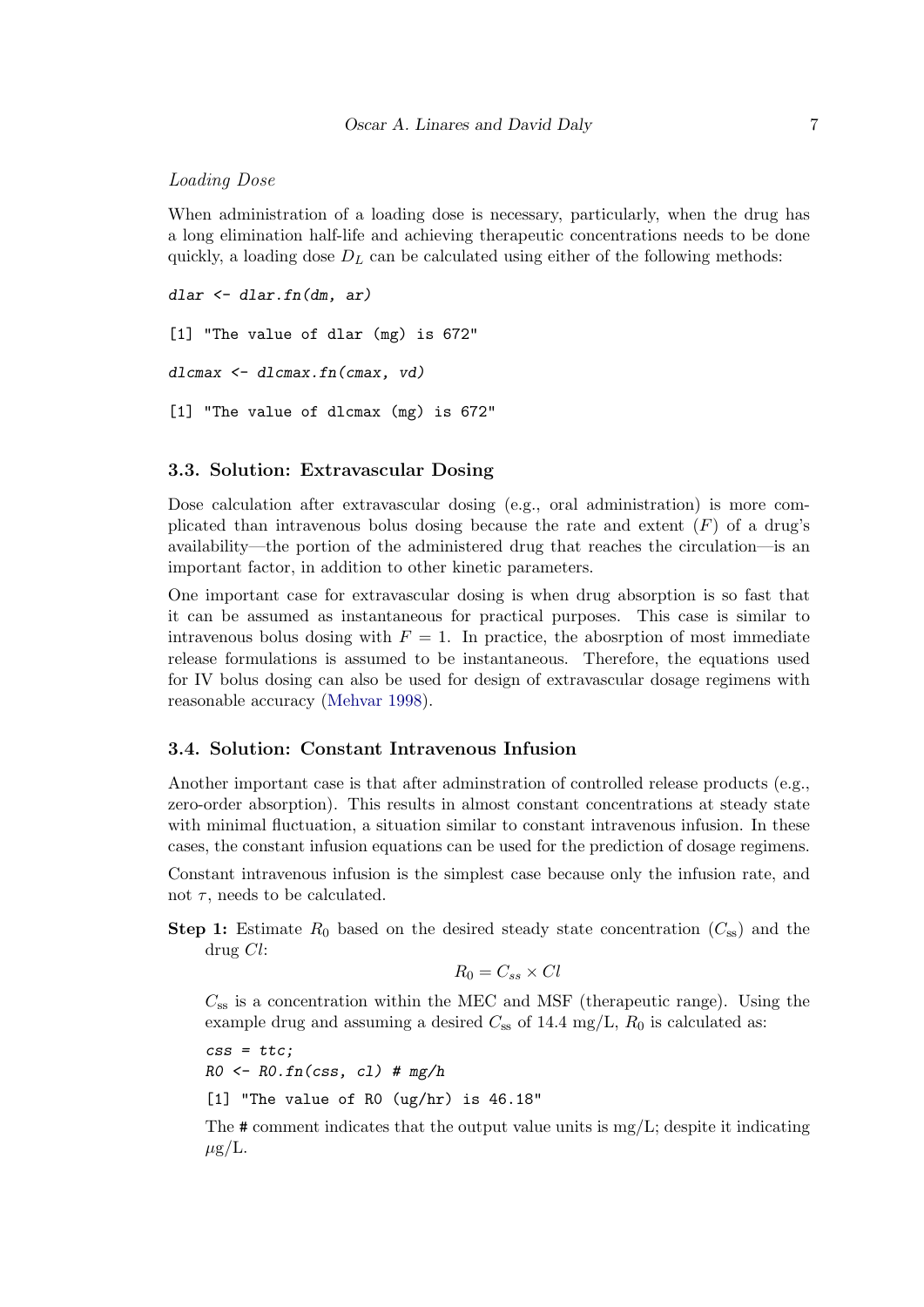**Step 1:** Estimate a loading dose based on the  $C_{ss}$  and the drug  $V_d$  of the drug:

 $cmax = css$ ; dlcmax.fn(cmax, vd)

[1] "The value of dlcmax (mg) is 505.05"

Administration of  $D_L^{C_{\text{max}}}$  should produce a cocentration of 14 mg/L which is maintained by silmultaneously starting an infusion of the drug at a rate of 46 mg/L.

### 4. Conclusion

Over 1 million patients are injured in hospitals each year in the United States, and approximately 180,000 die annually as a result of these injuries [\(Bates, Cullen, Laird, Petersen, Small,](#page-7-0) [Servi, Laffel, Sweitzer, Shea, Hallisey, Vliet, Nemeskal, and Leape](#page-7-0) [1995\)](#page-7-0). A leading cause of medical injury is the dose-related use of medicines [\(Edwards and Aronson](#page-7-1) [2000\)](#page-7-1), which can give rise to either undertreatment or overtreatment of disease.

The R package cpk may be used to design dosing regimens for individual patients and predict achievable theoretical values of therapeutic plasma concentrations of drugs; based, on the particular dose regimen design. The requirement for formulating dose regimen designs is  $a$ priori knowledge of a drug's basic disposition parameters and its therapeutic range. This drug information is typically provided by pharmaceutical companies in the drug's package insert and/or the *Physicians Desk Reference* (PDR). It is also available in the research literature.

The R package cpk may also be used to modify dosage regimens when the pharmacokinetics of a drug are altered by a drug interaction and/or disease. In some cases, it may be necessary to verify the theoretical plasma drug response in the patient (achievement of desired plasma drug concetrations), by obtaining plasma samples (therapeutic drug monitoring) at appropriate times (e.g., peaks and troughs at steady state) and if necessary, adjusting the dosage regimen [\(Regenthal, Krueger, Koeppel, and Preiss](#page-8-5) [1999;](#page-8-5) [Kang and Lee](#page-8-6) [2009\)](#page-8-6). For example, the pharmacokinetics estimated from the collected plasma samples may be different from those obtained from population data, which were used for the initial design of the dosage regimen. This can result in a plasma concentration-time profile different than the predicted one. In this case, the current pharmacokinetic parameter estimates should be used and a new dosage regimen re-calculated.

The R package cpk is a new tool, which may help prevent dose-related medical injury, assist clinicians with dosing decision-making at the point-of-care, and be of assistance as a first step towards personalized medicine.

## References

- <span id="page-7-0"></span>Bates D, Cullen D, Laird N, Petersen L, Small S, Servi D, Laffel G, Sweitzer B, Shea B, Hallisey R, Vliet M, Nemeskal R, Leape L (1995). "Incidence of adverse drug events and potential adverse drug events: Implications for prevention." JAMA, 274(1), 29–34.
- <span id="page-7-1"></span>Edwards I, Aronson J (2000). "Adverse drug reactions: definitions diagnosis, and management." Lancet, 356, 1255–1259.